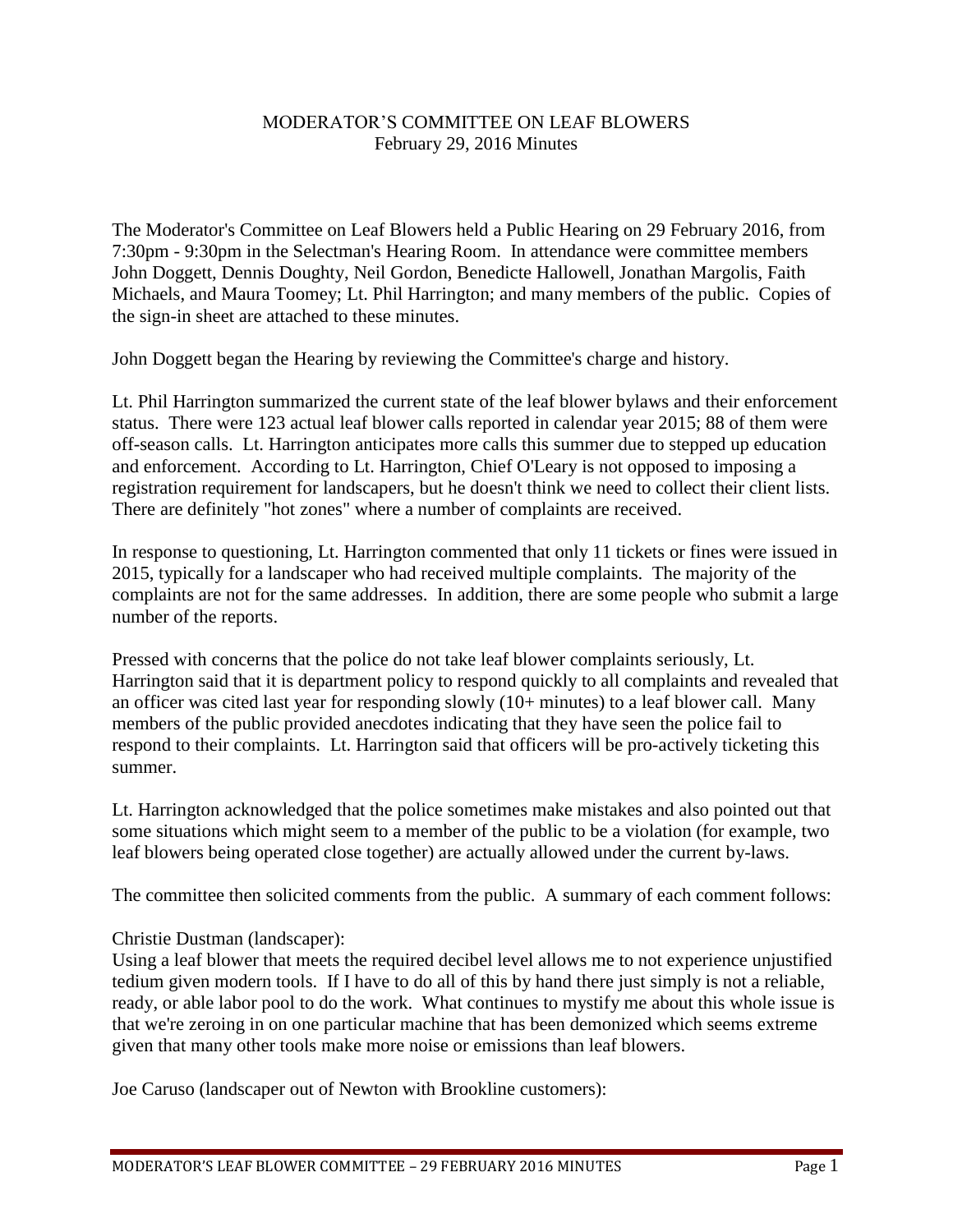Opposed to banning LBs in Brookline especially if the Town exempts itself. Take a lesson from the Town of Arlington; reduce the # of blowers per square footage. Says that if leaf blowers were really as dangerous as claimed there would have been a lot of dead and deceased landscapers over the years.

# Rob Daves (TMM-5):

There are significant non-leaf-blower sources of noise. Noise isn't that bad. The rules we have now are fine; they just need more enforcement.

#### Dennis De Witt (TMM-5, Preservation Commission):

I don't have a problem with the law as it stands; I have a problem with the lack of enforcement against FLAGRANT violations. We need an education process and at \$200/pop there would be an education process. Argues that LB are worse noise than any other piece of equipment. I have to run around closing windows in the summer. There are scofflaws and this is a quality of life issue; please get the police to properly enforce it.

#### Chuck Schwarz (TMM-9):

Originally supported the original comprehensive ban. Has been disturbed by illegal blowers operated by knowing landscapers in deliberate violation of the law. Wanted to just ban them altogether but was impressed by Faith's presentation at Town Meeting so now wants enforcement during the banned periods. Also wants property owners to be held responsible, to have guidelines about proper usage (i.e., direction that leaves can be blown), and restrictions on the number of leaf blowers on a given property.

# Saralynn Allaire (TMM-16):

Supports education, enforcement of existing bylaws, and supports removing the exemption for the Town.

# George White (TMM-9)

There are far too many leaves in Brookline to be handled without leaf blowers. Life is noisy.

#### Pete Gately (contractor, landscaper):

Surprised that no one has [yet] opposed the use of leaf blowers. Suggests extending the legal period by a week in the Fall and a week in the Spring to allow landscapers more time to do cleanup.

#### Nancy O'Connor (Parks & Recreation Commission):

Please explore Towns that are similar to Brookline in terms of density. Also please note that if there is a leaf blower ban the cost of landscaping services will go up.

# Mike Leaders (landscaper):

There is a state requirement to remove fertilizer after it has been used. Only leaf blowers seem to be able to satisfy the requirement. Proposes regulating the length of time a blower can be used rather than specific dates and times.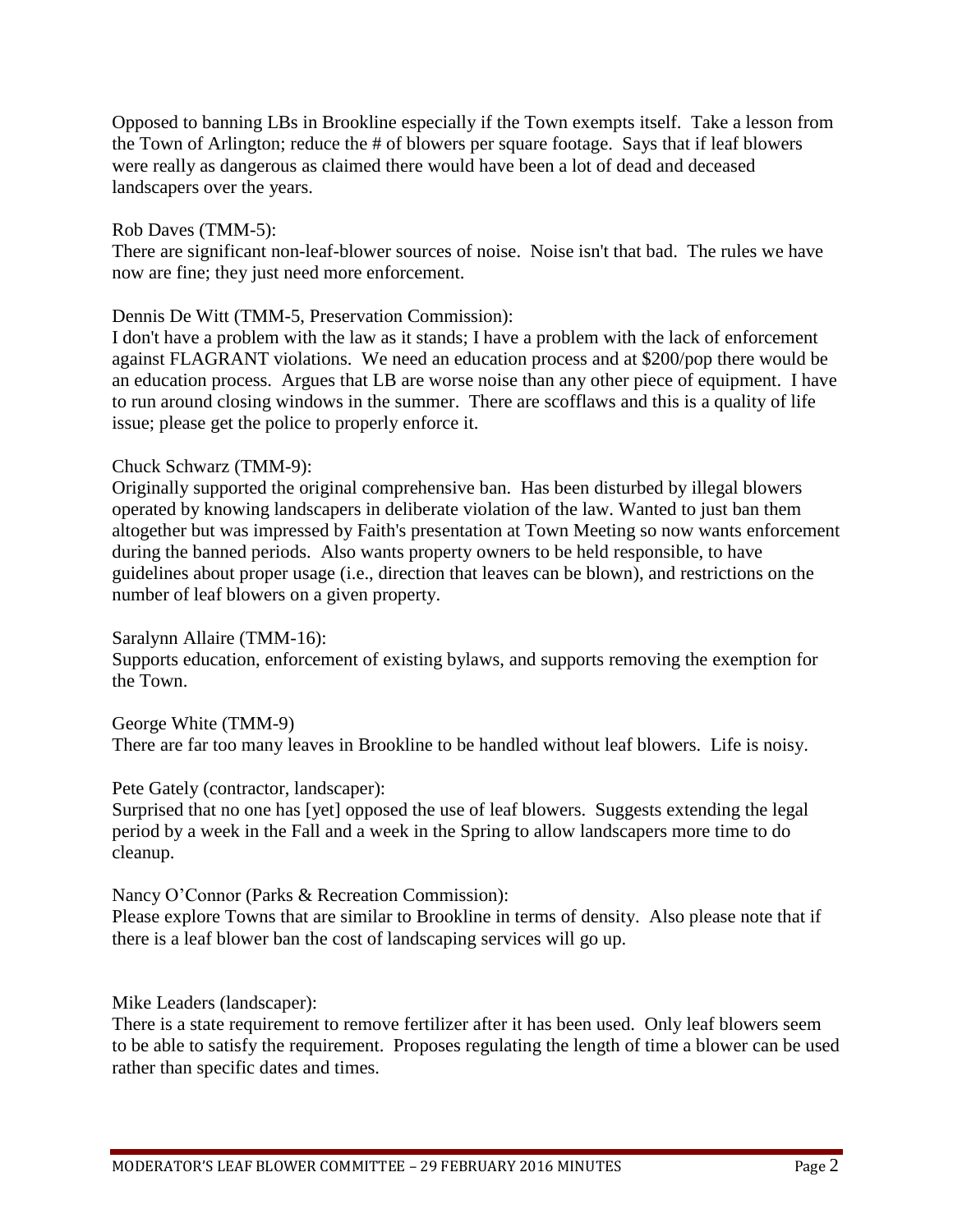Angelo Caruso (Waltham landscaper with Brookline customers):

Most of our customers are people who aren't home during the day. We don't want to have to raise our prices or not do a good job as we used to.

Jonathan Fine (TMM-13): Supports adding weeks in the Spring and Fall.

Lea Cohen (Advisory Committee Member):

I'm happy to speak for a total ban if no one else will. I can't work from home when the leaf blowers start because my 5 abutters all use different companies at different times. Asks for consideration of a staggered "leaf blowers are legal on different days in different parts of the Town" system.

Marty Rosenthal (TMM-9):

Does not believe that the current bylaws are enforceable in practice. The amount of enforcement is disproportionately low compared to the violations. Leaf blowers are not a necessity of life. Use rakes, everyone.

Michael Kaplan (landscaper): Supports education to help people to use these tools in a more quiet fashion.

Pete Gately (landscaper):

This is a rule that seems focused only on the landscape industry. There are other industries that make more noise and dust. Insulation, roofers, carpet cleaners, jackhammers? How many noise complaints are filed against these people. This industry seems to be targeted unfairly. We're just doing our job and moving on. We aren't interested in making anyone's life miserable.

Richard Nangle (TMM-15):

The issue here is decibels. During the time that leaf blowers are allowed it is rare to find ones that meet the standards. If we can get the volume down to 67 dB or less, this issue will go away.

Pat Torcaso (contractor): The police have got to have better things to do than give me tickets for out of season blowing.

George White (TMM-9):

Leaf blowers are essential to resolve safety issues with slipping; this is not just an aesthetic issue.

Nancy O'Connor (Parks & Recreation Commission):

Kevin Johnson said that the Town needs to remove leaves because they are a slipping hazard. Landscapers have the same issue.

George White (TMM-9):

The bylaws are enforceable. We should issue tickets at \$200 per violation and word will get around.